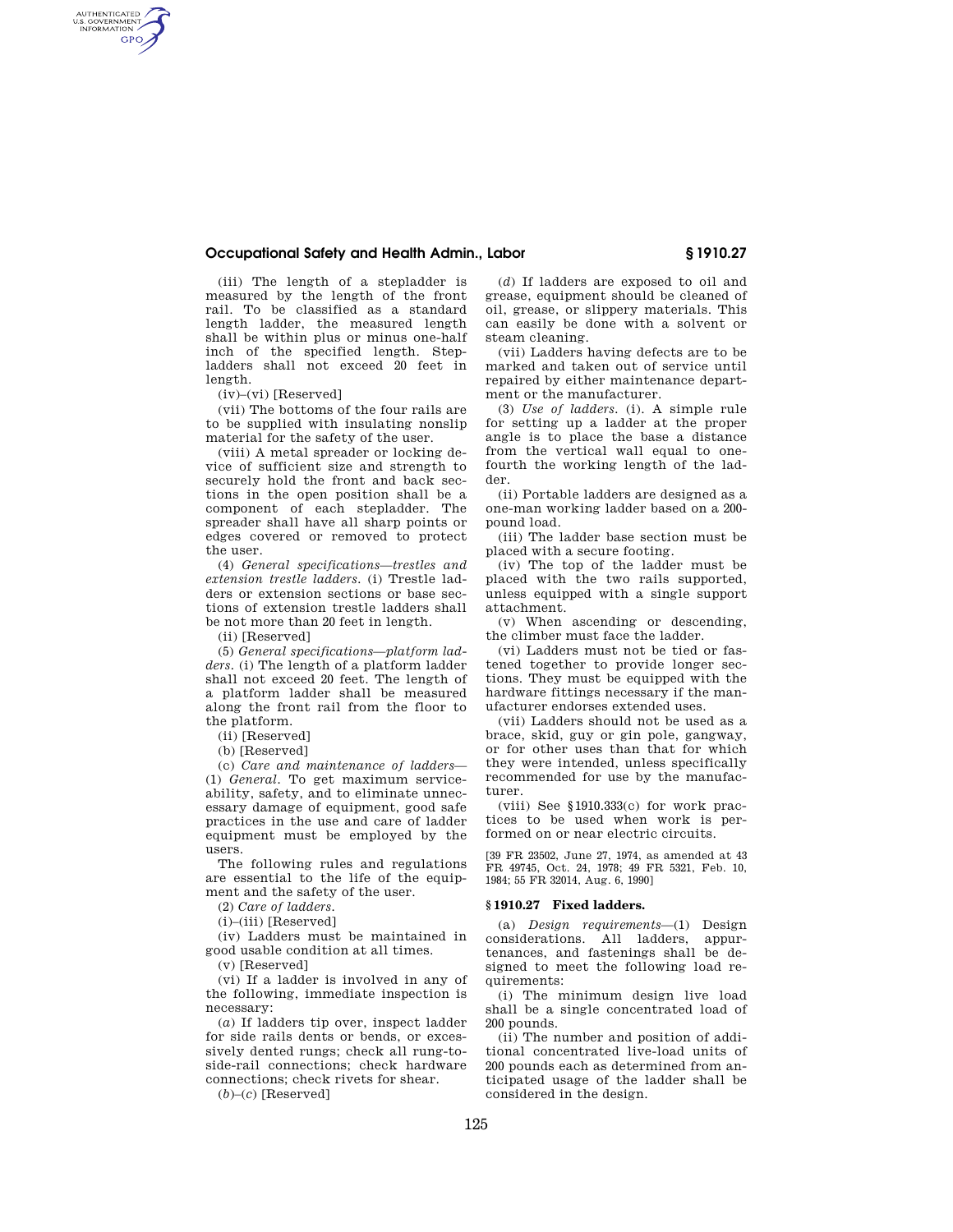**§ 1910.27 29 CFR Ch. XVII (7–1–10 Edition)** 

(iii) The live loads imposed by persons occupying the ladder shall be considered to be concentrated at such points as will cause the maximum stress in the structural member being considered.

(iv) The weight of the ladder and attached appurtenances together with the live load shall be considered in the design of rails and fastenings.

(2) *Design stresses.* Design stresses for wood components of ladders shall not exceed those specified in §1910.25. All wood parts of fixed ladders shall meet the requirements of §1910.25(b).

For fixed ladders consisting of wood side rails and wood rungs or cleats, used at a pitch in the range 75 degrees to 90 degrees, and intended for use by no more than one person per section, single ladders as described in §1910.25(c)(3)(ii) are acceptable.

(b) *Specific features*—(1) *Rungs and cleats.* (i) All rungs shall have a minimum diameter of three-fourths inch for metal ladders, except as covered in paragraph  $(b)(7)(i)$  of this section and a minimum diameter of 11⁄8 inches for wood ladders.

(ii) The distance between rungs, cleats, and steps shall not exceed 12 inches and shall be uniform throughout the length of the ladder.

(iii) The minimum clear length of rungs or cleats shall be 16 inches.

(iv) Rungs, cleats, and steps shall be free of splinters, sharp edges, burrs, or projections which may be a hazard.

(v) The rungs of an individual-rung ladder shall be so designed that the foot cannot slide off the end. A suggested design is shown in figure D–1.



FIGURE D–1—SUGGESTED DESIGN FOR RUNGS ON INDIVIDUAL-RUNG LADDERS.

(2) *Side rails.* Side rails which might be used as a climbing aid shall be of such cross sections as to afford adequate gripping surface without sharp edges, splinters, or burrs.

(3) *Fastenings.* Fastenings shall be an integral part of fixed ladder design.

(4) *Splices.* All splices made by whatever means shall meet design requirements as noted in paragraph (a) of this section. All splices and connections shall have smooth transition with original members and with no sharp or extensive projections.

(5) *Electrolytic action.* Adequate means shall be employed to protect dissimilar metals from electrolytic action when such metals are joined.

(6) *Welding.* All welding shall be in accordance with the ''Code for Welding in Building Construction'' (AWSD1.0– 1966).

(7) *Protection from deterioration.* (i) Metal ladders and appurtenances shall be painted or otherwise treated to resist corrosion and rusting when location demands. Ladders formed by individual metal rungs imbedded in concrete, which serve as access to pits and to other areas under floors, are frequently located in an atmosphere that causes corrosion and rusting. To increase rung life in such atmosphere, individual metal rungs shall have a minimum diameter of 1 inch or shall be painted or otherwise treated to resist corrosion and rusting.

(ii) Wood ladders, when used under conditions where decay may occur,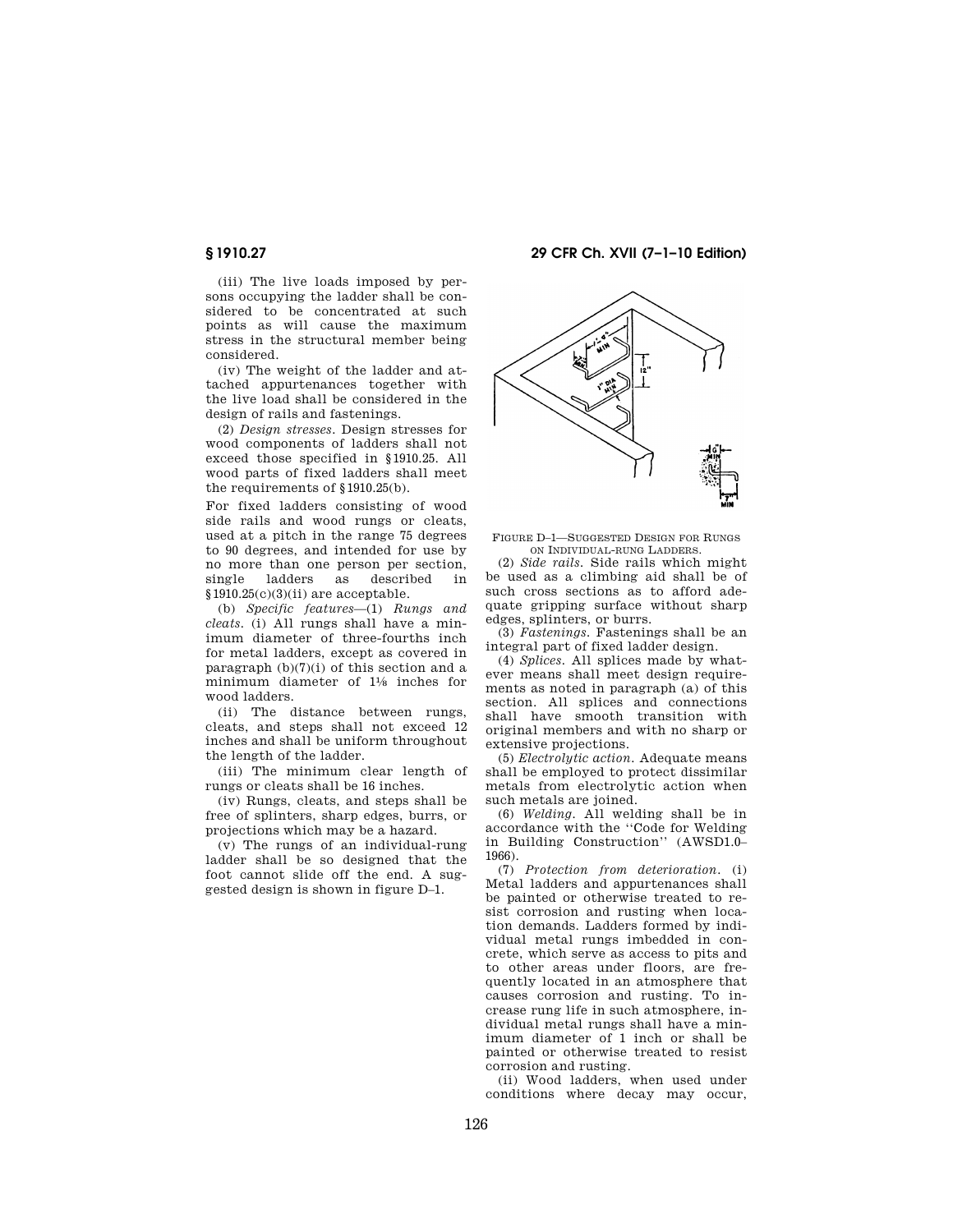shall be treated with a nonirritating preservative, and the details shall be such as to prevent or minimize the accumulation of water on wood parts.

(iii) When different types of materials are used in the construction of a ladder, the materials used shall be so treated as to have no deleterious effect one upon the other.



FIGURE D–2—RAIL LADDER WITH BAR STEEL RAILS AND ROUND STEEL RUNGS

(c) *Clearance*—(1) *Climbing side.* On fixed ladders, the perpendicular distance from the centerline of the rungs to the nearest permanent object on the climbing side of the ladder shall be 36 inches for a pitch of 76 degrees, and 30 inches for a pitch of 90 degrees (fig. D– 2 of this section), with minimum clearances for intermediate pitches varying between these two limits in proportion to the slope, except as provided in subparagraphs (3) and (5) of this paragraph.

(2) *Ladders without cages or wells.* A clear width of at least 15 inches shall be provided each way from the centerline of the ladder in the climbing space, except when cages or wells are necessary.

(3) *Ladders with cages or baskets.* Ladders equipped with cage or basket are excepted from the provisions of sub-

paragraphs (1) and (2) of this paragraph, but shall conform to the provisions of paragraph  $(d)(1)(v)$  of this section. Fixed ladders in smooth-walled wells are excepted from the provisions of subparagraph (1) of this paragraph, but shall conform to the provisions of paragraph  $(d)(1)(vi)$  of this section.

(4) *Clearance in back of ladder.* The distance from the centerline of rungs, cleats, or steps to the nearest permanent object in back of the ladder shall be not less than 7 inches, except that when unavoidable obstructions are encountered, minimum clearances as shown in figure D–3 shall be provided.

## MINIMUM LADDER CLEARANCES

## Minimum Ladder Clearances



FIGURE D–3—CLEARANCE FOR UNAVOIDABLE OBSTRUCTION AT REAR OF FIXED LADDER

(5) *Clearance in back of grab bar.* The distance from the centerline of the grab bar to the nearest permanent object in back of the grab bars shall be not less than 4 inches. Grab bars shall not protrude on the climbing side beyond the rungs of the ladder which they serve.

(6) *Step-across distance.* The stepacross distance from the nearest edge of ladder to the nearest edge of equipment or structure shall be not more than 12 inches, or less than 21⁄2 inches (fig. D–4).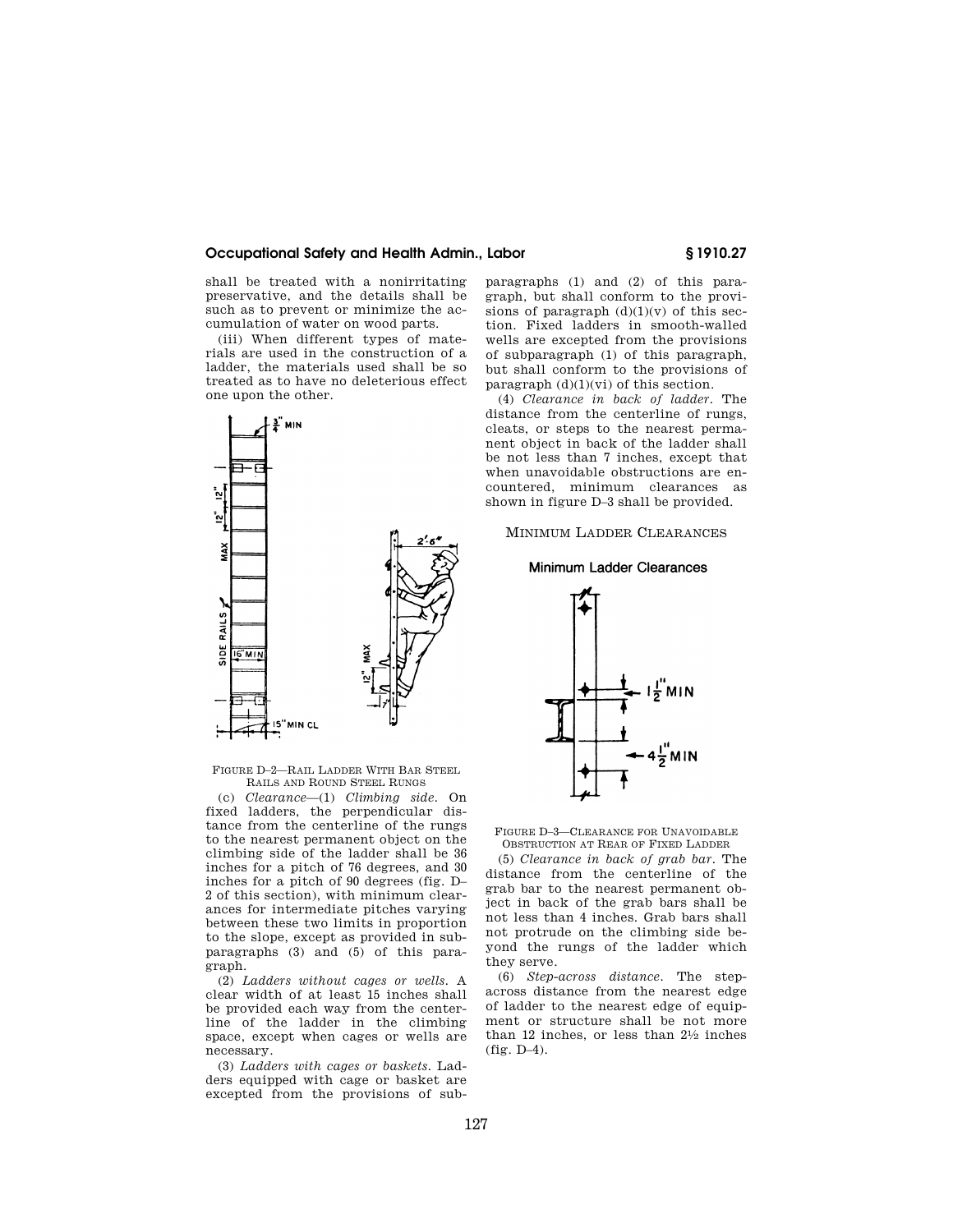

FIGURE D–4—LADDER FAR FROM WALL

(7) *Hatch cover.* Counterweighted hatch covers shall open a minimum of 60 degrees from the horizontal. The distance from the centerline of rungs or cleats to the edge of the hatch opening on the climbing side shall be not less than 24 inches for offset wells or 30 inches for straight wells. There shall be not protruding potential hazards within 24 inches of the centerline of rungs or cleats; any such hazards within 30 inches of the centerline of the rungs or cleats shall be fitted with deflector plates placed at an angle of 60 degrees from the horizontal as indicated in figure D–5. The relationship of a fixed ladder to an acceptable counterweighted hatch cover is illustrated in figure D–6.

(d) *Special requirements*—(1) *Cages or wells.* (i) Cages or wells (except on chimney ladders) shall be built, as shown on the applicable drawings, covered in detail in figures D–7, D–8, and D–9, or of equivalent construction.

(ii) Cages or wells (except as provided in subparagraph (5) of this paragraph) conforming to the dimensions shown in figures D–7, D–8, and D–9 shall be provided on ladders of more than 20 feet to a maximum unbroken length of 30 feet.

# **§ 1910.27 29 CFR Ch. XVII (7–1–10 Edition)**



FIGURE D–5—DEFLECTOR PLATES FOR HEAD HAZARDS



FIGURE D–6—RELATIONSHIP OF FIXED LADDER TO A SAFE ACCESS HATCH

(iii) Cages shall extend a minimum of 42 inches above the top of landing, unless other acceptable protection is provided.

(iv) Cages shall extend down the ladder to a point not less than 7 feet nor more than 8 feet above the base of the ladder, with bottom flared not less than 4 inches, or portion of cage opposite ladder shall be carried to the base.

(v) Cages shall not extend less than 27 nor more than 28 inches from the centerline of the rungs of the ladder. Cage shall not be less than 27 inches in width. The inside shall be clear of projections. Vertical bars shall be located at a maximum spacing of 40 degrees around the circumference of the cage; this will give a maximum spacing of approximately  $9\frac{1}{2}$  inches, center to center.

(vi) Ladder wells shall have a clear width of at least 15 inches measured each way from the centerline of the ladder. Smooth-walled wells shall be a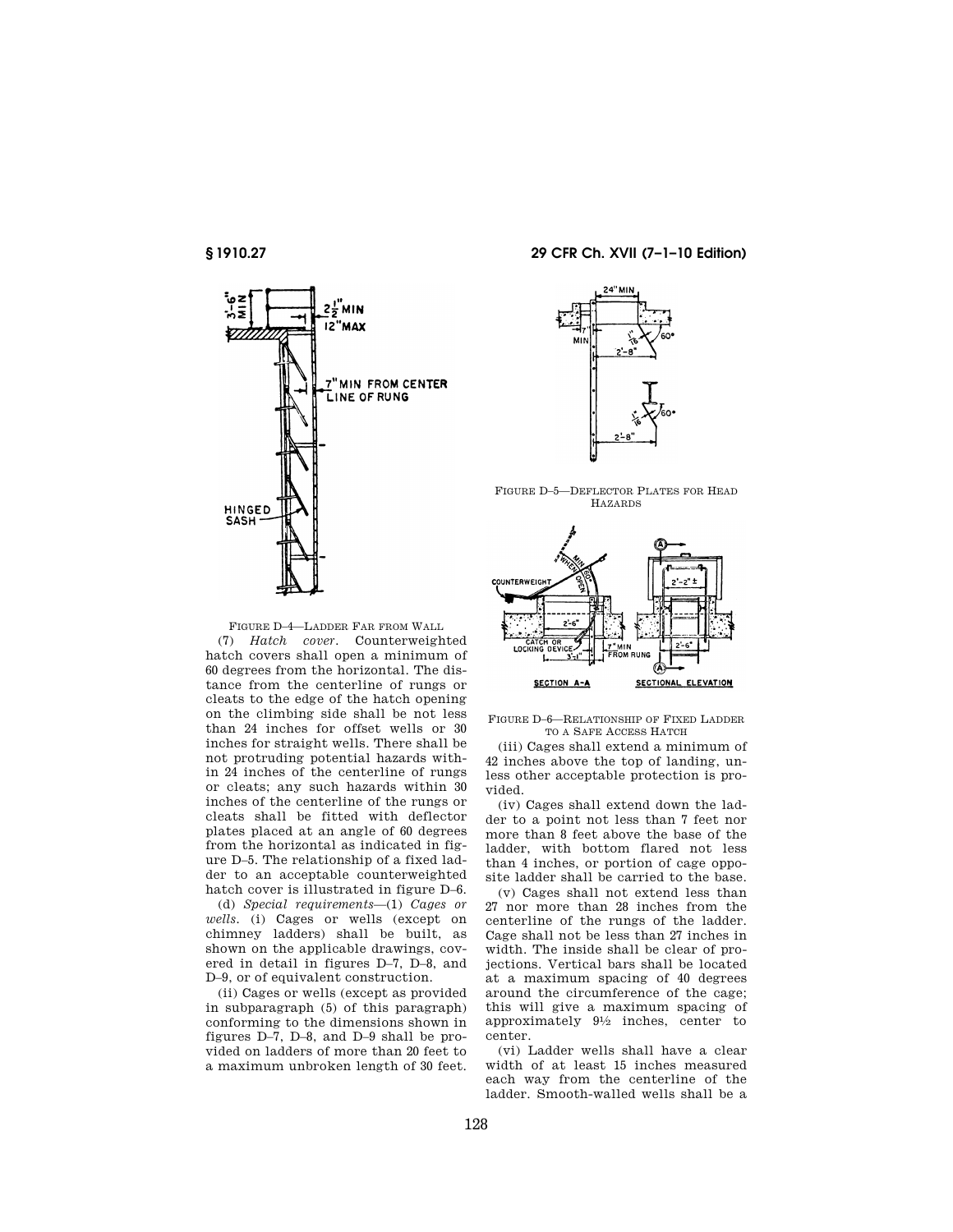minimum of 27 inches from the centerline of rungs to the well wall on the climbing side of the ladder. Where other obstructions on the climbing side of the ladder exist, there shall be a minimum of 30 inches from the centerline of the rungs.



FIGURE D–7—CAGES FOR LADDERS MORE THAN  $20$ FEET HIGH



FIGURE D–8—CLEARANCE DIAGRAM FOR FIXED LADDER IN WELL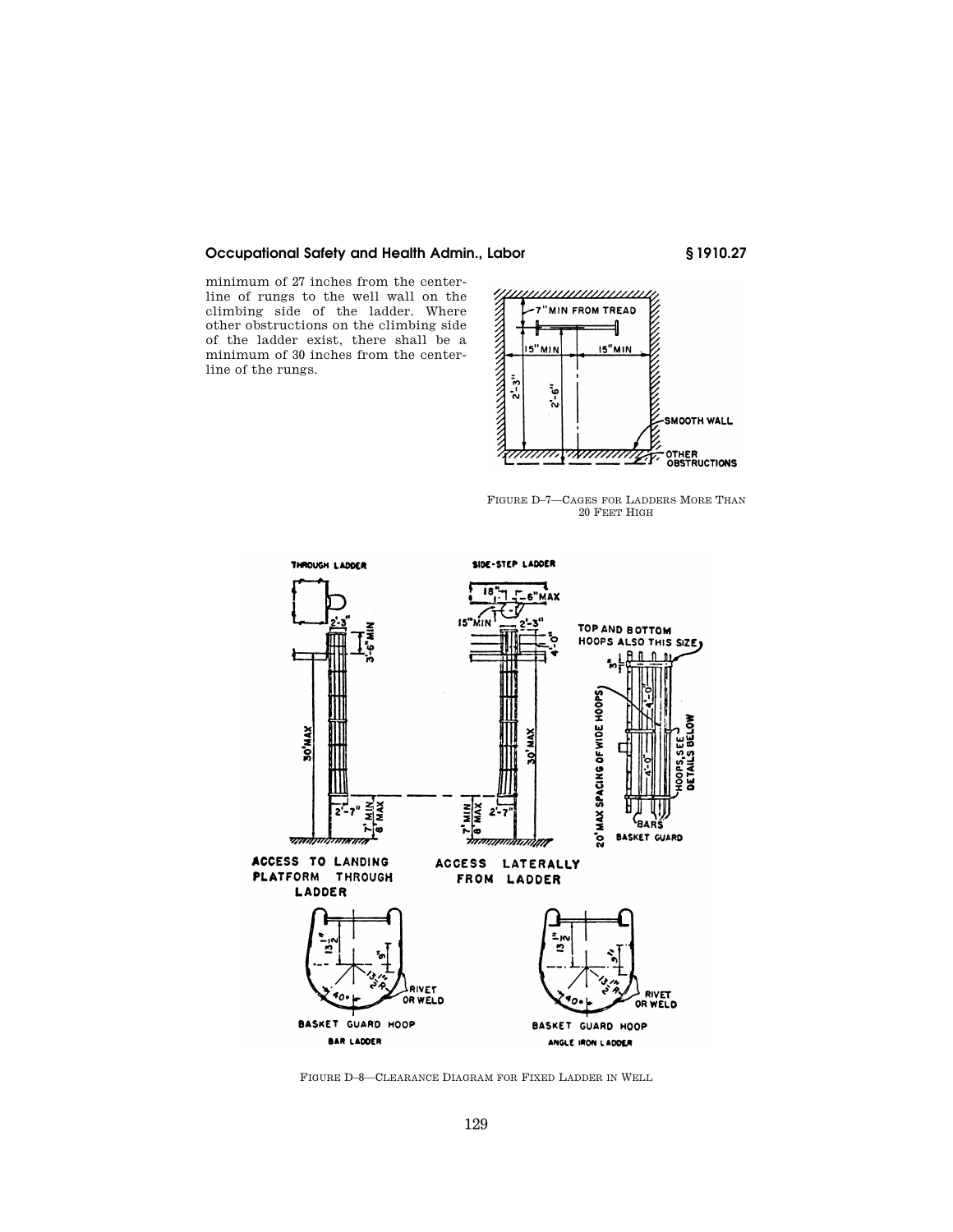

FIGURE D–9—CAGES—SPECIAL APPLICATIONS.

(2) *Landing platforms.* When ladders are used to ascend to heights exceeding 20 feet (except on chimneys), landing platforms shall be provided for each 30 feet of height or fraction thereof, except that, where no cage, well, or ladder safety device is provided, landing platforms shall be provided for each 20 feet of height or fraction thereof. Each ladder section shall be offset from adjacent sections. Where installation conditions (even for a short, unbroken length) require that adjacent sections be offset, landing platforms shall be provided at each offset.

(i) Where a man has to step a distance greater than 12 inches from the centerline of the rung of a ladder to the nearest edge of structure or equipment, a landing platform shall be provided. The minimum step-across distance shall be 21⁄2 inches.

(ii) All landing platforms shall be equipped with standard railings and toeboards, so arranged as to give safe access to the ladder. Platforms shall be not less than 24 inches in width and 30 inches in length.

(iii) One rung of any section of ladder shall be located at the level of the landing laterally served by the ladder. Where access to the landing is through the ladder, the same rung spacing as used on the ladder shall be used from the landing platform to the first rung below the landing.

## **§ 1910.27 29 CFR Ch. XVII (7–1–10 Edition)**

(3) *Ladder extensions.* The side rails of through or side-step ladder extensions shall extend 31⁄2 feet above parapets and landings. For through ladder extensions, the rungs shall be omitted from the extension and shall have not less than 18 nor more than 24 inches clearance between rails. For side-step or offset fixed ladder sections, at landings, the side rails and rungs shall be carried to the next regular rung beyond or above the 31⁄2 feet minimum (fig. D–10).



FIGURE D–10—OFFSET FIXED LADDER **SECTIONS** 

(4) *Grab bars.* Grab bars shall be spaced by a continuation of the rung spacing when they are located in the horizontal position. Vertical grab bars shall have the same spacing as the ladder side rails. Grab-bar diameters shall be the equivalent of the round-rung diameters.

(5) *Ladder safety devices.* Ladder safety devices may be used on tower, water tank, and chimney ladders over 20 feet in unbroken length in lieu of cage protection. No landing platform is required in these cases. All ladder safety devices such as those that incorporate